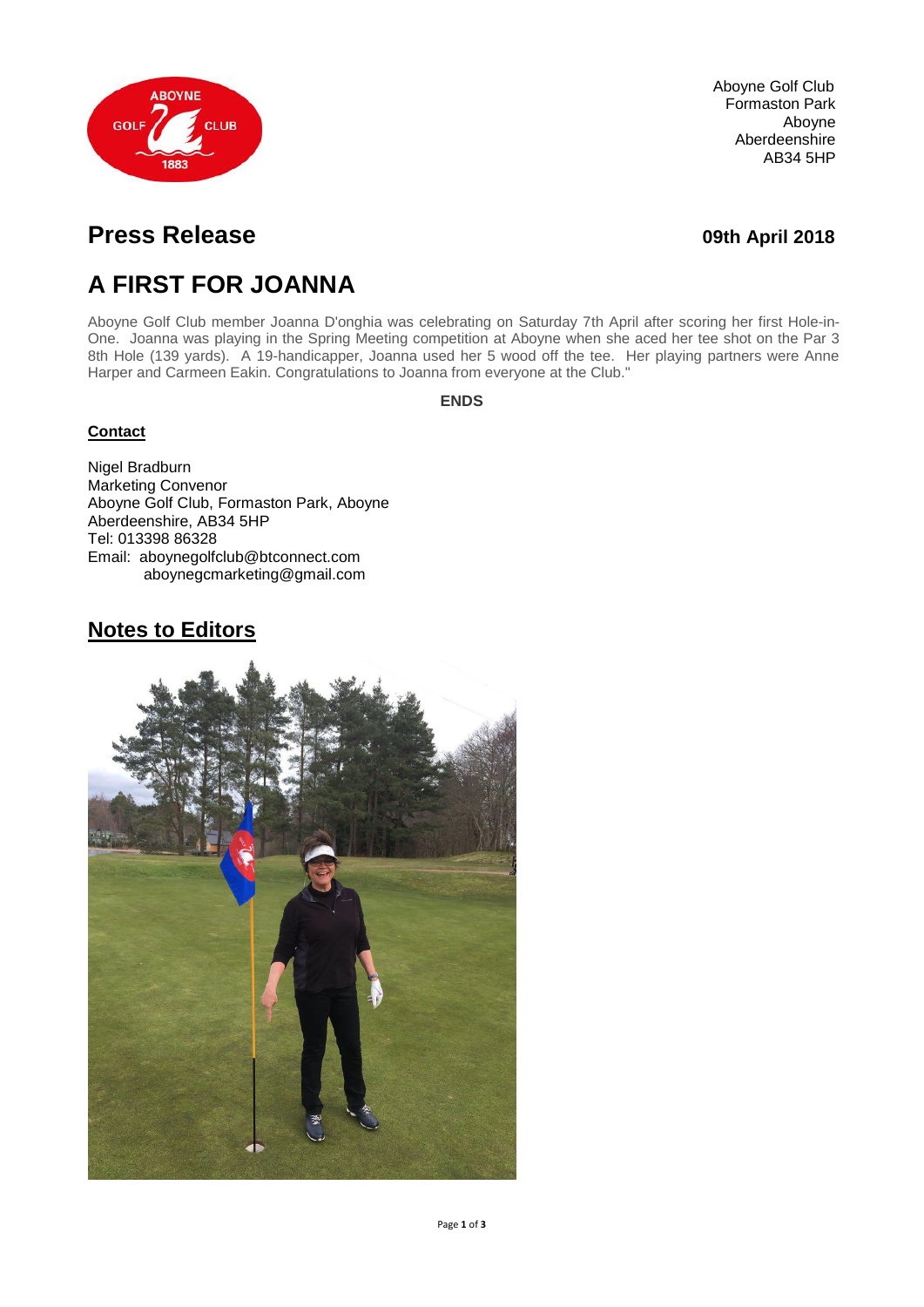### **Aboyne Golf Club**

The oldest club on Royal Deeside, Aboyne is an immaculately maintained, challenging golf course with spectacular views of the surrounding hills & countryside.6000 yards of impeccable fairways and faultless greens - a golfer's haven. Aboyne embraces every golfer, from beginner to Scottish International.

Our welcoming, family friendly clubhouse allows you to soothe away your cares on our sunny balconies, where you may catch a glimpse of ospreys, otters or the swans on the Loch. Aboyne is the understated jewel in Aberdeenshire's golfing crown.

Our long-established course has won many plaudits as one of the most memorable tests of inland golf in Scotland. Designed by Archie Simpson and updated by renowned architect Martin Hawtree, such is Aboyne's unique terrain and growing reputation it has been selected in recent years by our governing body to host the Scottish Golf Women's County Finals and the Men's NE Open – the flagship event in the North East District calendar and a world amateur ranking event. We have also been honoured to chosen by The R&A to host the LGU Coronation Foursomes Regional Finals in 2018.



Come and play our unique topography and enjoy one of the most varied and respected courses in 'The Home of Golf'.

Visitors are delighted with the contrast found between the front and back nine. The course presents a rich variety of memorable holes making the most of the natural variations in the terrain, which is a mix of rolling parkland with inviting fairways and elevated links-like heathland with tighter targets. Mature trees and water also come in to play on many holes.

Aboyne Loch is a notable feature lending character and scenic beauty to the course, as well as providing a hazard to be avoided on the last hole of the relatively flat parkland front nine. Thereafter, the course changes character to rugged heathland and climbs gently, providing magnificent panoramic views over the Aberdeenshire countryside.

Golfers are tested by one of the course's distinctive feature, which sees a few holes with undulating fairways formed around the historic geography of medieval farming. This adds a unique terrain challenge requiring more brains than brawn to play. Lying on free-draining soil, the course enjoys a surprisingly dry microclimate.